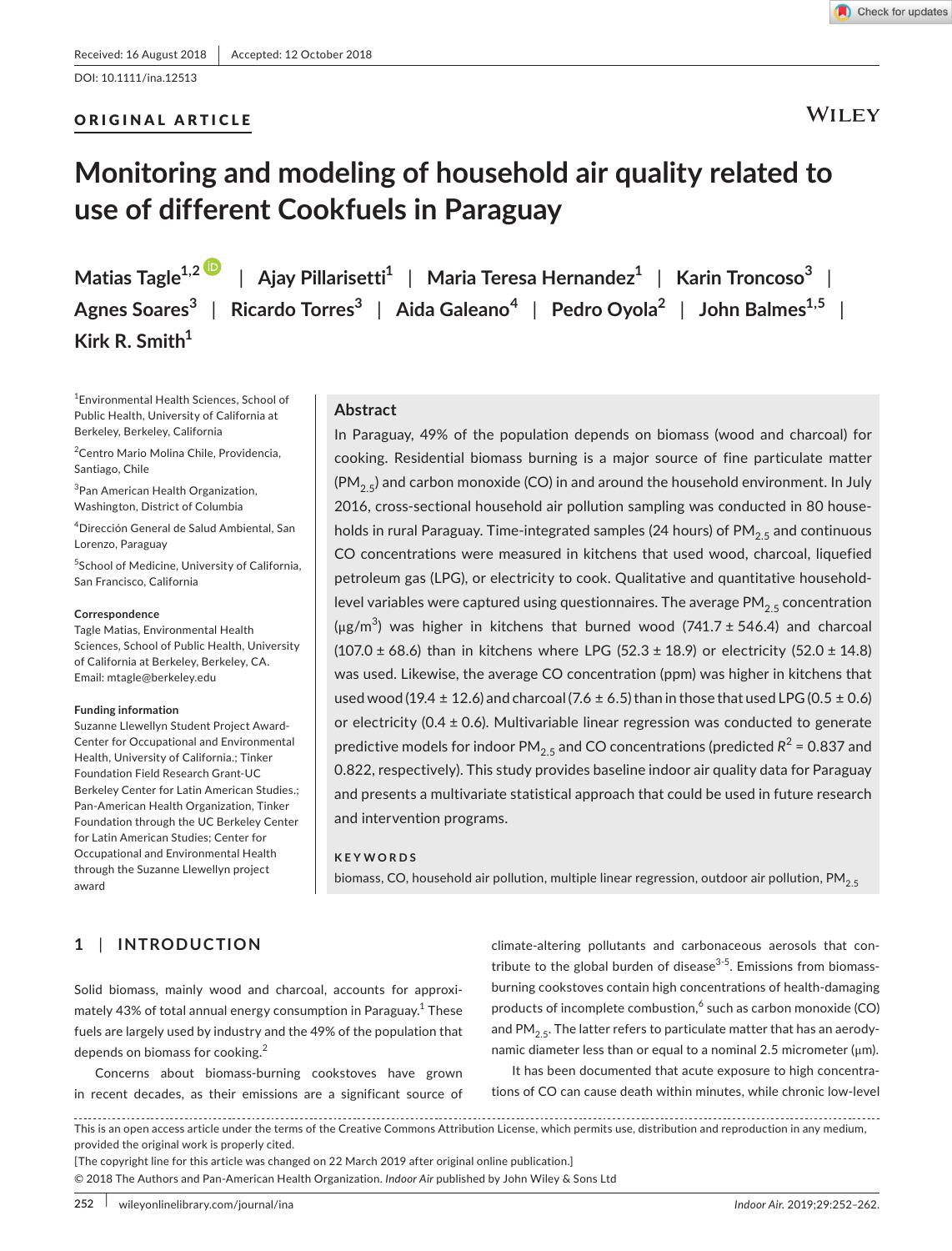exposure can lead to harmful neurological effects.<sup>7</sup> The health issues of prolonged exposure to  $PM_{2.5}$  from cooking with biomass have been associated with a higher risk of suffering pneumonia in

Biomass-burning cookstoves have the potential to produce indoor air pollution when used in poorly ventilated household environments. As an environmental factor, household air pollution has been associated with an increased risk of premature death.10 Due to the threat it poses to public health, the World Health Organization (WHO) has established guidelines on indoor air quality exclusively related to household fuel combustion.<sup>11</sup> These recommend that indoor PM $_{2.5}$  concentration should not exceed 10 μg/m $^3$  as an annual average, while the daily CO average should be below the threshold of 7 mg/m $^3$ , approximately 5.7 parts per million (ppm).

children and cardiovascular and pulmonary diseases in adults. $8,9$ 

Despite WHO suggestions, healthy indoor air levels may be difficult to achieve in countries where biomass is in high demand for household energy needs, as in present-day Paraguay. In Latin America, Paraguay has one of the highest percentages of population dependent on biomass as the main fuel used for cooking (49%), after Haiti (91%), Guatemala (57%), Nicaragua (54%), and Honduras (51%).<sup>2</sup> In addition, excessive consumption of biomass for energy production has helped sustain progressive deforestation in the country.<sup>1,12</sup>

The present study characterizes and models indoor air pollution related to biomass burning and low-emission cookstoves in response to the growing need to know the national state of indoor air quality, especially in rural areas where wood and charcoal are used by the majority of households. This research was conducted in collaboration with major stakeholders involved with environmental health in Paraguay: the Pan American Health Organization (PAHO) and the

#### Practical Implications

- Household air pollution associated with cooking fuels has been well documented in various developing countries but not in Paraguay.
- The paper reports the first indoor air quality monitoring campaign conducted in the country.
- These data could be used to model indoor air quality in similar settings and to develop national policies aiming to reduce exposure to household air pollution.

Dirección General de Salud Ambiental (DIGESA). The measurements and analyses presented in this article provide a foundation for establishing a baseline that could be used in future studies, as well as in potential cookstove intervention projects.

## **2** | **METHODS**

## **2.1** | **Study site**

The study was conducted in July 2016 (winter) in two low-income rural communities located in the Julián Augusto Saldívar (JAS) and Limpio (LIM) districts, Central Department, Paraguay (Figure 1). Both communities are located on the outskirts of the largest national conurbation (~2 million inhabitants), about 20 km from Asunción, the country's capital.



FIGURE 1 Map of the study locations. Left: Paraguay, South America (enlarged area in red circle). Right: Rural communities at JAS (Julián Augusto Saldivar) and LIM (Limpio)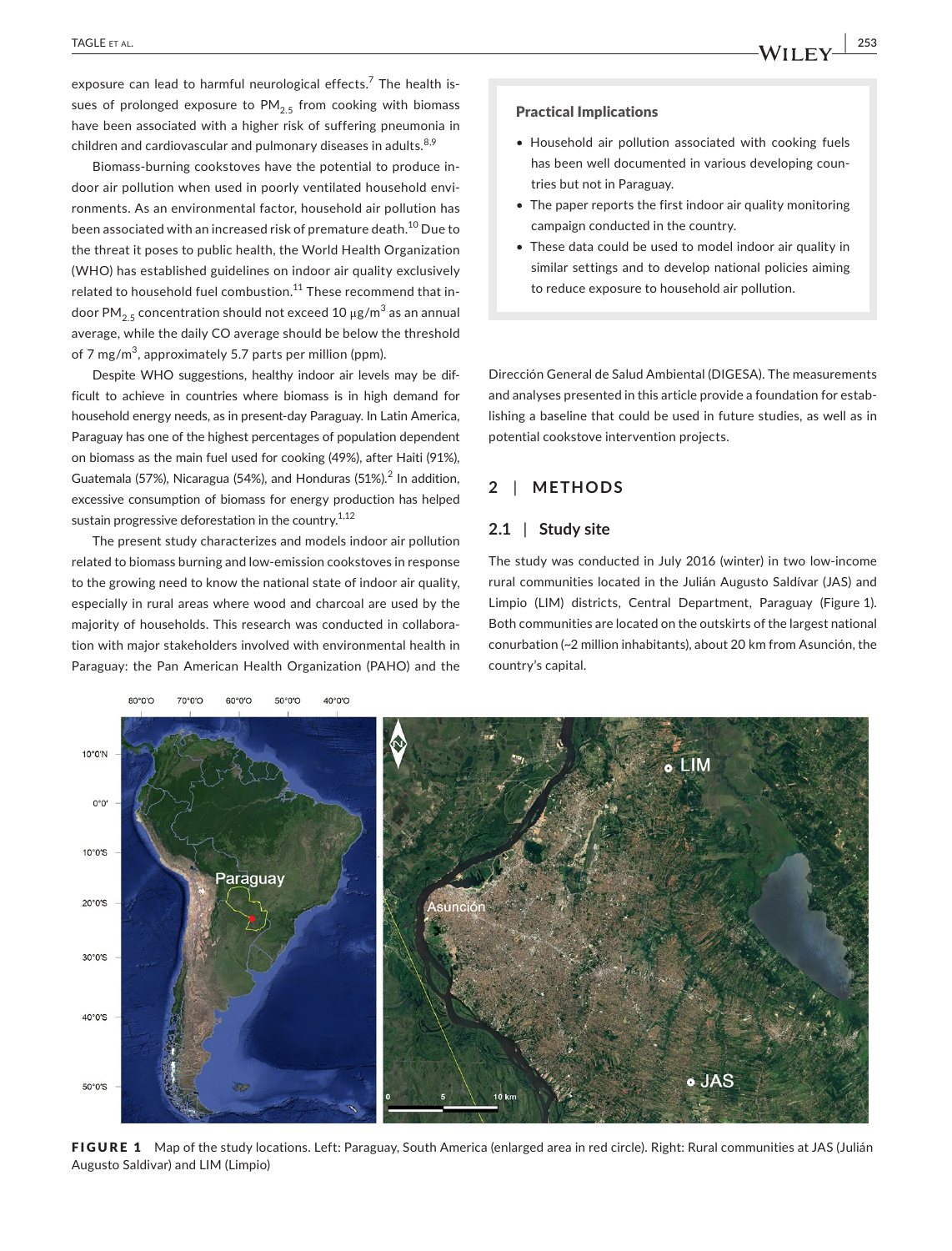#### **2.2** | **Household selection**

In June 2016, survey data about fuels used for cooking, heating, and lighting were collected in 238 rural households at JAS and LIM. The survey was designed and administered by PAHO based on WHO's World Health Survey. A database was created without personal identifiers but including household information, such as location and the type of fuel used for cooking (wood, charcoal, LPG, and electricity). Households were stratified according to the type of fuel used for cooking, and, in each subset, households were randomly selected to be visited each day for conducting measurements. The field team introduced the study and its measurements to the head of the family, who was invited to participate. Formal recruitment occurred after informed consent was obtained from the head of the family. Households with pregnant women or smokers were excluded.

All procedures were approved by the Committee for the Protection of Human Subject at the University of California, Berkeley (No. 2016-02-8451), the Ethics Committee of Research in Paraguay (CEI-LCSP No. 42), and the Ministry of Public Health and Social Welfare (No. 73/310516).

## **2.3** | **Indoor air monitoring**

Household air pollution was monitored in the cooking area for 24 hours. A sample deployment is shown in Figure 2. Sampling was performed on weekdays, starting one morning (8-9 AM) and ending the subsequent morning.  $PM_{2.5}$  and CO monitors were colocated approximately 1.5 m away from the cookstove and at adult breathing height (1.6 m above the floor).

 $PM_{2.5}$  was collected on a pre-weighed PTFE (polytetrafluoroethylene) filters (Pall Corporation, NY, USA) for posterior gravimetric



FIGURE 2 Household air pollution monitors colocated in the kitchen area. CO monitor (1), triplex cyclone for  $PM_{2.5}$  collection (2), and air temperature sensor (3)

analysis (37 mm, 2.0 μm pore size). Filters were placed inside a threepiece cassette (23370-U, Sigma-Aldrich) and backed with a drain disk (36 mm, Whatman®). Cassettes were coupled to a  $PM_{2.5}$  cyclone sampler (Triplex SCC1.062, Mesa Labs, USA) and connected to an air pump (AirChek XR5000, SKC, USA). The initial flowrate was adjusted to 1.5 L/min. At the beginning and end of the sampling event, the flowrate was measured using a digital flowmeter (Challenger CH100 flowmeter, Mesa Labs). To estimate the volume of air sampled (m $^3$ ), the average of the pre- and post-sampling airflow rates (m $\mathrm{^{3}/min}$ ) was multiplied by the total sampling minutes displayed on the pump screen.

For gravimetric analysis, filters were weighed before and after  $PM<sub>2.5</sub>$  collection using an analytical microbalance at UC Berkeley (Mettler Toledo XP2U, USA). Filters were conditioned for 24 hours in a temperature- and humidity-controlled room (23°C, 40% RH), passed between polonium-210 metal strips to remove static, and weighed until a stable value was achieved (the last two weight values differed by 5 μg or less). The PM<sub>25</sub> mass concentration was estimated by dividing the difference between the weight of the filter before and after the monitoring by the corresponding volume of air sampled.

Triplex cyclones were cleaned with 70% ethanol solution prior to sampling. Cassettes were checked for leaks (Field Cassette Leak Tester, SKC), capped at both ends, and transported inside hermetically sealed bags (Ziploc<sup>®</sup>). At the sampling location, the cassettes were uncapped and connected to the air pump using a Tygon<sup>®</sup> tube and plastic Luer adapters. After sampling, the cassettes were capped, sealed with aluminum foil, and transported in cold containers until final storage at −20°C.

Field blank filters were placed in randomly selected households (n = 3). Blanks were not connected to an airflow but were placed in identical cassettes and subjected to the same protocol as the filters used to collect the samples. An average increase in weight of 8.3 μg (SD 8.9) was observed; this value was subtracted from the mass collected on the sampled filters.

CO concentrations were recorded as one-minute averages using an electrochemical sensor (EL-USB-CO, Lascar Electronics, UK). To ensure comparability, these sensors were intercompared by parallel measurements recorded inside a smoke chamber (Energy, Climate and Health Laboratory, UC Berkeley).

Operational variables were kept as close as possible to the expected target values. The mean (±standard deviation) of the total sampling time was 22.9 hours ( $\pm$ 0.6), the distance from the monitors to the cookstove was 1.54 m (±0.37), and the mean flowrate at the end of sampling was 1.49 L/min (±0.05).

#### **2.4** | **Outdoor air monitoring**

In order to determine the  $PM<sub>2.5</sub>$  concentration outdoors, a central location in each village was selected for installing a fixed monitoring station. The equipment was placed on the roof of households that only used electricity for cooking, approximately 2.5 m above the ground and away from direct emissions of any kind. Time-integrated (24 hours) PM<sub>2.5</sub> samples were collected on 37-mm PTFE filters using a two-stage impactor (4 L/min) described elsewhere.<sup>13</sup> Sampled filters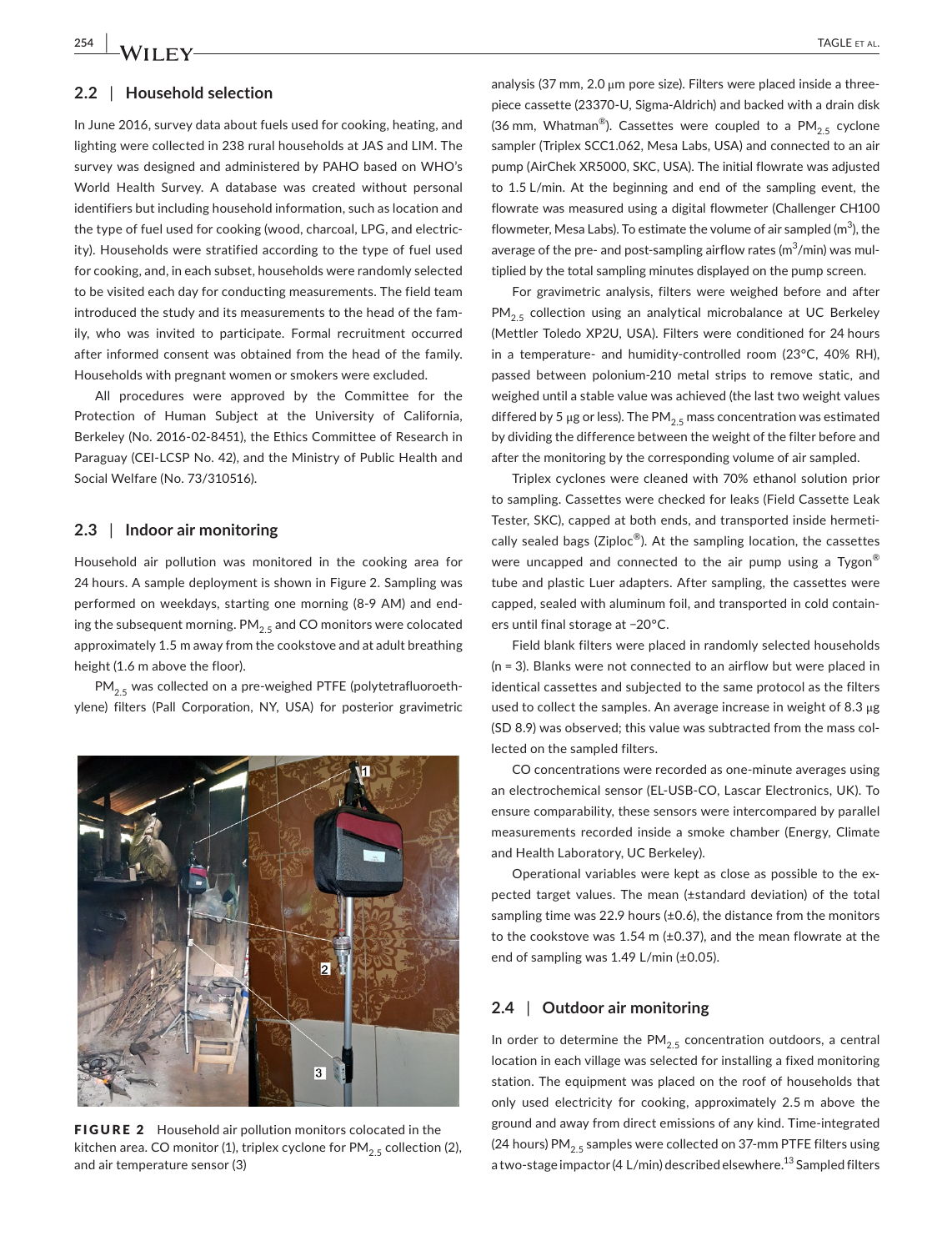were subjected to the gravimetric analysis described in Section 2.3 and to X-ray fluorescence (XRF) spectrometry to quantify concentrations of elements ranging in atomic number from 11 (Na) to 82 (Pb). The XRF spectrometry was performed with the Epsilon 5 spectrometer (Malvern Panalytical, The Netherlands) in the T.H. Chan School of Public Health, Harvard University. The chemical elements detected in outdoor  $PM_{2.5}$  samples were subjected to a principal component analysis (PCA) in order to determine the relative contribution of likely sources. In addition, one-minute  $PM_{2,5}$  concentrations were recorded by a laser photometer (DustTrak II Aerosol Monitor 8530, TSI), which was calibrated against parallel sampling with the impactor  $(R^2 = 0.8)$ . To determine the daily profile, the one-minute  $PM_{2.5}$  concentrations were averaged over one hour. Meteorological parameters, such as hourly wind direction, wind speed, precipitation, and temperature, were obtained from the Agricultural Science Department of the National University of Asunción. The faculty operates a meteorological station located 13 and 18 km from JAS and LIM, respectively (25°20′0.04″S, 57°31′0.02″W).

### **2.5** | **Predictor variables**

During the monitoring campaign, potential predictors of  $PM_{2.5}$  and CO concentrations were recorded as either categorical or continuous variables. A structured questionnaire was applied at both the beginning and end of the monitoring session to capture several

TABLE 1 Categorical variables captured by the questionnaire

| Variable                      | N              | <b>Categories</b>                                                   |
|-------------------------------|----------------|---------------------------------------------------------------------|
| Community                     | $\overline{2}$ | <b>JAS</b><br><b>LIM</b>                                            |
| Fuel                          | $\overline{4}$ | <b>LPG</b><br>Electricity<br><b>Wood</b><br>Charcoal                |
| Kitchen structure             | $\overline{2}$ | Enclosed (4 walls and a roof)<br>Semi-enclosed (3 walls and a roof) |
| Roof material                 | $\overline{4}$ | Ceramic (tiles)<br>Fibrecement<br>Metal/zinc<br>Thatch              |
| Wall material                 | $\overline{4}$ | Concrete/bricks<br>Metal<br>Nylon<br><b>Wood</b>                    |
| Floor material                | $\overline{4}$ | Ceramic<br>Concrete<br>Soil<br>Wood                                 |
| Sweeping                      | 2              | Yes/No                                                              |
| Heating                       | $\mathfrak{D}$ | Yes/No                                                              |
| Smoking                       | $\overline{2}$ | Yes/No                                                              |
| Mosquito coil burning         | $\overline{2}$ | Yes/No                                                              |
| Garbage burning<br>(outdoors) | $\overline{2}$ | Yes/No                                                              |

variables at the kitchen level, as shown in Table 1. Variables included the rural community; main fuel used for cooking; the construction materials of the roof, floor, and walls; kitchen structure; occurrence of sweeping, heating, and smoking; as well as burning of incense, mosquito repellent (indoors), and garbage (outdoors). Communitylevel statistics are presented in Table S1.

The parameters recorded as continuous variables are shown in Table 2. Cookstove usage was monitored for 24 hours using a temperature sensor (iButton DS-1922T, Maxim Integrated, CA, USA) as a stove use monitor (SUM). $14,15$  These sensors were attached with tape to the base of cooking appliances and recorded temperature every 1 minute  $(T_{\text{stop}})$ . Temperature inside the kitchen  $(T_{\text{air}})$  was recorded using a HOBO datalogger (Onset Inc, USA) colocated with the air samplers. The total time of cookstove usage was the sum of minutes in which the  $T_{\rm stove}$  was at least 10°C above  $T_{\rm air}$ . For measuring the kitchen room volume and distance between the air samplers and the cookstove, a laser length meter was used (GLM 40, Bosch).

#### **2.6** | **Data analysis**

Descriptive statistics are presented as means, standard deviations (SD), and confidence intervals (CI) of the mean. To determine groups that were significantly different from each other, an analysis of variance (ANOVA) followed by Tukey's multiple comparison test was performed (significant at *P*-value < 0.05).

Predictive models were created from the observed indoor concentrations and potential explanatory variables shown in Tables 1 and 2. As a preliminary step, the normality of the distribution of continuous variables was examined by visual inspection of skewness and the Shapiro-Wilks test. For data that deviated from a normal distribution, values were natural log-transformed. Explanatory variables were incorporated into a multiple linear regression (MLR) model using stepwise regression.

The model with the lowest Akaike information criterion (AIC) value was selected as the regression model containing the most appropriate subset of predictor variables. Selected models were examined for multicollinearity (variance inflation factor), atypical data points (Bonferroni-adjusted *P*-values), and influential observations (Cook's distance). After excluding outliers, the final model was constructed on the basis of the previously identified best subset of predictor variables. The general assumptions of linear regression analysis (normality, linearity, and homogeneity of variance) were evaluated by visual inspection of residuals on the appropriate diagnostic plots. The model performance was evaluated using 10-fold cross-validation. A random 80% subset of the dataset was used to train the model and the remaining 20% to validate its predictions. Parameters such as adjusted R<sup>2</sup> and root-mean-square error (RMSE) were considered in the final evaluation. A detailed architecture of the data analysis is provided in Figure 3.

For statistical computing, the RStudio software (R Foundation for Statistical Computing, Vienna, Austria, R version 3.3.1) was used. The predicted  $R^2$  in the final model was estimated using the "olsrr" package. The PCA for outdoor samples was performed with the "factoextra" and "corrplot" packages.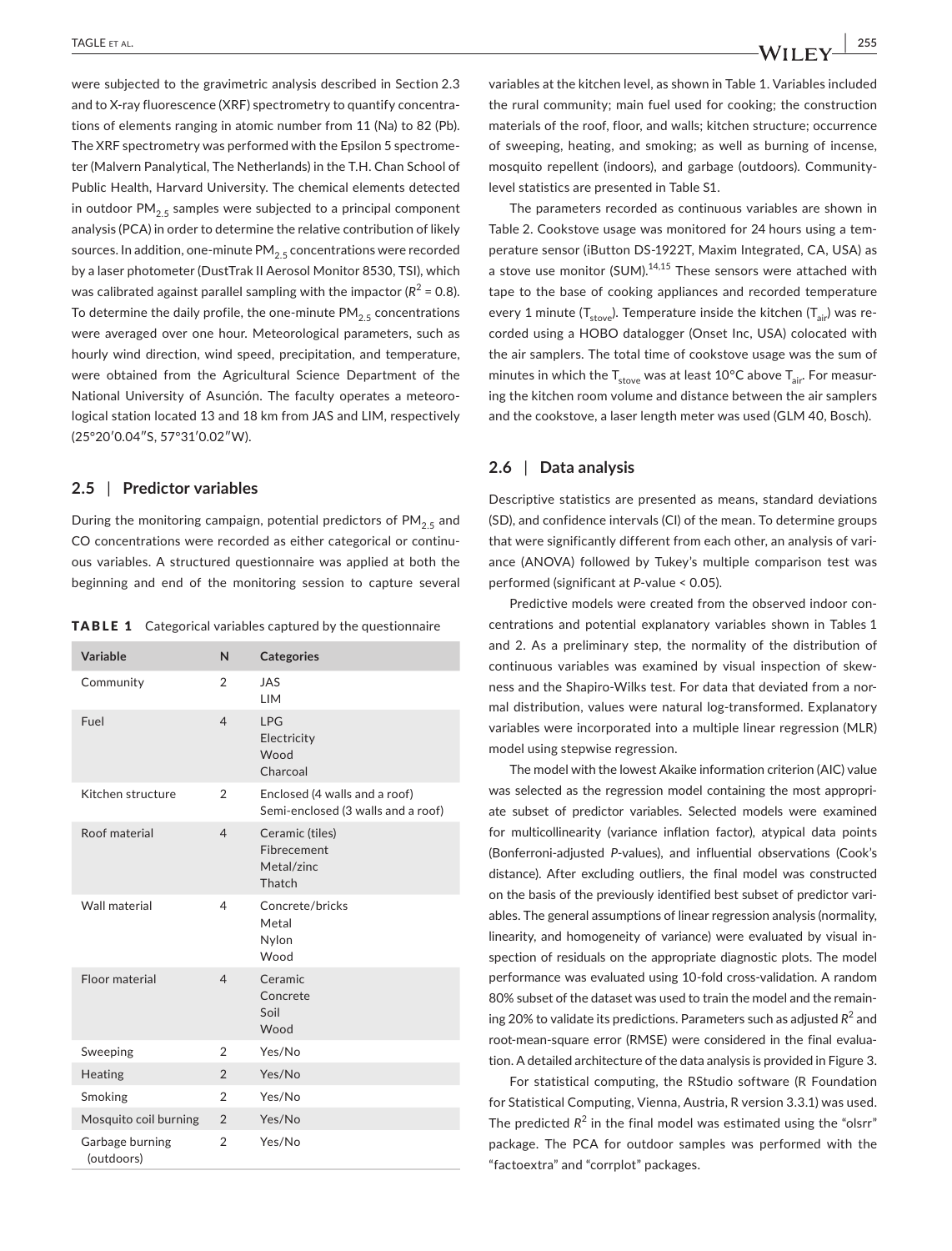## **3** | **RESULTS**

#### **3.1** | **Cookstoves and kitchen features**

The monitored households used one of four cooking methods: three-stone open fires for burning wood, metal braziers for burning charcoal, regular LPG cookstoves, or electric hot-plate cookers (shown in Figure S1). None of the households used more than one type of cooking method during the measurement period. Households had one of two kitchen configurations: enclosed (a kitchen inside or next to the household with a roof and four walls) and semi-enclosed (a cooking room with a roof and three walls). Semi-enclosed kitchens were not found in households that cooked using LPG or electricity.

Average (±SD) cookstove usage was higher in wood-burning  $(8.3 \pm 2.5 \text{ hours per day } [h/d])$  and charcoal-burning kitchens  $(5.3 \pm 3.0 \text{ h/d})$  when compared with LPG (3.4  $\pm$  1.3 h/d) and electrical kitchens (3.9  $\pm$  1.6 h/d). The average ( $\pm$ SD) kitchen volume was greater in LPG kitchens (40.1  $\pm$  13.8 m<sup>3</sup>), followed by kitchens that used electricity (28.0  $\pm$  9.4 m<sup>3</sup>), charcoal (26.5  $\pm$  17.1 m<sup>3</sup>), and wood (20.9  $\pm$  15.3 m $^3$ ). The average cookstove usage was significantly different among all groups, excepting electric stoves when compared to LPG and charcoal. The only significant difference in the average kitchen volume was observed between the households using LPG and those cooking with wood and charcoal (Table S2).

#### TABLE 2 Continuous variables assessed

| Variable                   | Unit           |
|----------------------------|----------------|
| Cookstove usage            | Minutes        |
| Sampler-cookstove distance | m              |
| Kitchen room volume        | m <sup>3</sup> |
| Monitoring duration        | Minutes        |

## **3.2** | Indoor PM<sub>2.5</sub> and CO concentrations

The 24-hour average indoor  $PM<sub>2.5</sub>$  and CO concentrations observed in different kitchen and fuel settings are summarized in Table 3. The highest average ( $\pm$ SD) PM<sub>2.5</sub> concentrations were observed in woodburning kitchens, specifically in the enclosed type  $(851 \pm 656 \,\mu g)$ m<sup>3</sup>). Those kitchens using the same fuel but with a semi-enclosed structure had a lower average PM $_{2.5}$  concentration (681 ± 95  $\mu$ g/m $^3$ ). CO concentrations were similar between kitchen configurations.

In total, the enclosed and semi-enclosed charcoal-burning kitchens had average  $\textsf{PM}_{2.5}$  concentrations of  $107\pm69$   $\mu\textsf{g}/\textsf{m}^{3}$  and CO concentrations of 7.6  $\pm$  6.5 ppm. Both pollutants were observed at higher concentrations in enclosed structures.

The kitchens using LPG and electricity had the lowest average concentrations of both  $PM_{2.5}$  and CO. Despite this, the average PM<sub>2.5</sub> concentrations in these kitchens were 52 ± 17  $\mu$ g/m<sup>3</sup>, higher than the values expected for an emission-free environment.

## **3.3 |** Outdoor PM<sub>2.5</sub> and meteorology

The 24-hour average outdoor  $PM_{2.5}$  concentration was 27.5  $\mu$ g/  $\text{m}^3$  (95% CI: 26.7-28.3) in the JAS community and 41.2 μg/m<sup>3</sup> (95% CI: 40.7-41.7) in the LIM community. Figure 4 shows the variation of PM<sub>2.5</sub> concentrations at different times of the day. In both villages, PM<sub>2.5</sub> significantly increased between 16:00 and 20:00, suggesting the occurrence of temporary sources with large emissions. The major element found in the outdoor  $PM_{2.5}$  was potassium (K), a chemical tracer associated with biomass and agricultural burning.<sup>16</sup> The mass of all the elements reported by the XRF spectrometry (Table S3) contributed 11% and 7.6% to the mass of PM<sub>2.5</sub> in JAS and LIM, respectively. Decreasing in order of concentration, other predominant elements were sulfur (S), a tracer of diesel combustion, and elements of soil dust (Mg, Si, Al, Fe, Na).

The PCA result for JAS showed that elements such as S, K, Br (bromine) and Pb (lead) were strongly correlated. This finding suggests that ambient  $PM_{2.5}$  was mostly contributed by a mixture of



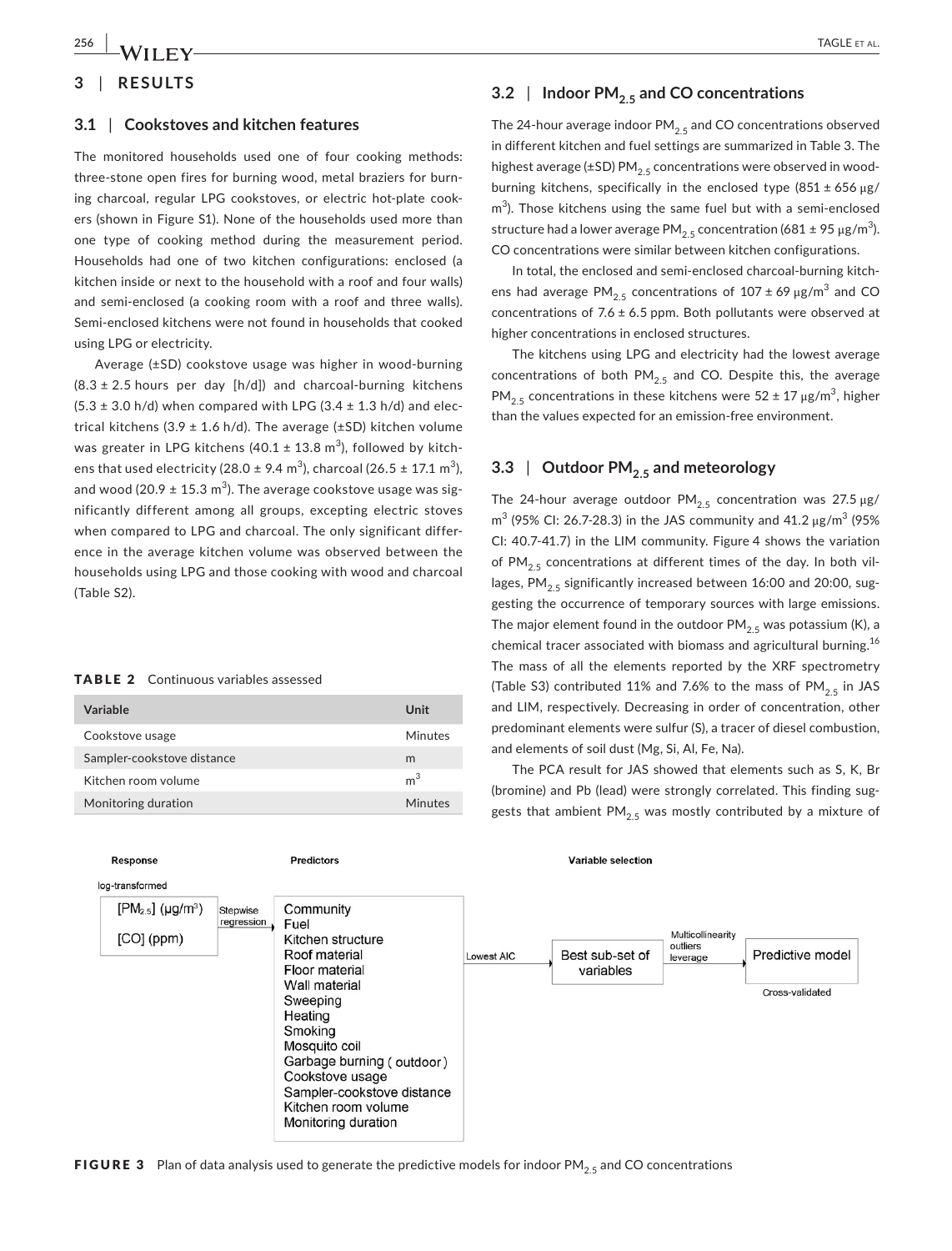



biomass and fossil fuel combustion, in addition to street dust, due to the presence of Pb (Figure S3A). In LIM, elements associated with emissions of biomass and agricultural burning<sup>17</sup> (K, Cl, Br) showed a strong correlation, as well as a considerable contribution to the total mass of  $PM_{2.5}$  (Figure S3B).

During the monitoring period, 0.10  $\textsf{mm}^{3}$  of rainfall and an average (±SD) daily temperature of 18°C (±6.1) were recorded. According to the Köppen-Geiger classification, the area is influenced by a humid subtropical climate (Cfa), which is characterized by mild winters. A daily pattern for the wind direction was observed: prevailing winds from the southwest during the night (22:00-08:00) and northeasterly winds during the day. Based on the average speed (11  $\pm$  8.2 m/s), the wind was categorized as a strong breeze (Beaufort scale). The wind speed reached a maximum around 11:00 in the morning  $(15 \pm 8.2)$ and a minimum around 18:00 (8.2  $\pm$  6.8), which coincided with the period of highest outdoor  $PM_{2.5}$  concentration. A bivariate linear

**TABLE 3** PM<sub>2.5</sub> and CO concentrations in the kitchen area

| <b>Fuel and</b><br>structure | N  | $PM_{2.5}$ (µg/m <sup>3</sup> ) | CO (ppm)            |  |  |
|------------------------------|----|---------------------------------|---------------------|--|--|
| Wood                         |    |                                 |                     |  |  |
| <b>Enclosed</b>              | 10 | 850.5 (381.2-1320)              | 17.8 (5.4-30.3)     |  |  |
| Semi-enclosed                | 18 | 681.2 (439.9-922.5)             | 20.4 (12.4-28.3)    |  |  |
| Total                        | 28 | 741.7 (529.8-953.6)             | 19.4 (13.4-25.5)    |  |  |
| Charcoal                     |    |                                 |                     |  |  |
| <b>Fnclosed</b>              | 10 | 109.1 (74.0-144.1)              | $8.8(4.0-13.7)$     |  |  |
| Semi-enclosed                | 7  | 104.0 (65.3-191.5)              | $5.6(0.8-11.9)$     |  |  |
| Total                        | 18 | 107.0 (71.7-142.3)              | $7.6(4.1-11.1)$     |  |  |
| I PG                         |    |                                 |                     |  |  |
| <b>Fnclosed</b>              | 24 | 52.3 (44.3-60.3)                | $0.51(0.19 - 0.83)$ |  |  |
| Electricity                  |    |                                 |                     |  |  |
| <b>Fnclosed</b>              | 10 | 52.0 (41.8-62.6)                | $0.42(0.14 - 0.98)$ |  |  |
|                              |    |                                 |                     |  |  |

Twenty-four-hour average and 95% CI of the mean.

regression indicated a negative, statistically significant association between the hourly average ambient  $PM_{2.5}$  concentration and wind speed (log-transformed), which suggests that lower wind speeds were associated with reduced dispersion of  $PM_{2.5}$  originated within the rural environment (Table S4).

## **3.4 |** Indoor PM<sub>2.5</sub> predictive model

Through the statistical procedure described in Section 2.6, a fivepredictor regression model for estimating the indoor  $PM_{2.5}$  logconcentration (LnPM<sub>2.5</sub>) was derived. The model is represented by Equation 1, while its coefficients and goodness of fit are shown in Table 4 and Figure 5, respectively.

$$
Ln(PM_{2.5}) =
$$

$$
\beta_0 + \beta_1 * (\text{fuel}) + \beta_2 * (\text{community})
$$
\n
$$
+ \beta_3 * \text{Ln}(\text{minutes of cookstove usage})
$$
\n
$$
+ \beta_4 * (\text{wall material}) + \beta_5 * (\text{garbage burning}) + \varepsilon
$$
\n(1)

In general, the predictive model for  $\text{LnPM}_{2.5}$  was statistically significant (*P*-value < 2.2<sup>-16</sup>) and robust (adjusted  $R^2$  = 0.859, predicted  $R^2$  = 0.837). About 86% of the variance in LnPM<sub>2.5</sub> could be explained by predictors such as type of fuel used for cooking, the rural community, cookstove usage, and occurrence of garbage burning in nearby outdoor spaces. The most significant variables (*P*-value < 0.001) were the fuel type, specifically wood and charcoal, as well as cookstove usage. Variables such as floor and roof construction materials, kitchen structure, and room volume were not significant in this model. Indication of garbage burning was the only variable external to kitchen emissions significantly associated with  $\text{LnPM}_{2.5}$ . The occurrence of other activities such as sweeping (67.5%), smoking (3.7%), or burning mosquito repellent (3.75%) was not associated with  $LnPM<sub>2.5</sub>$ . The robustness of the model was supported by the high adjusted  $R^2$  (0.807  $\pm$  0.038) and the small RMSE  $(0.203 \pm 0.026)$  obtained in the cross-validation.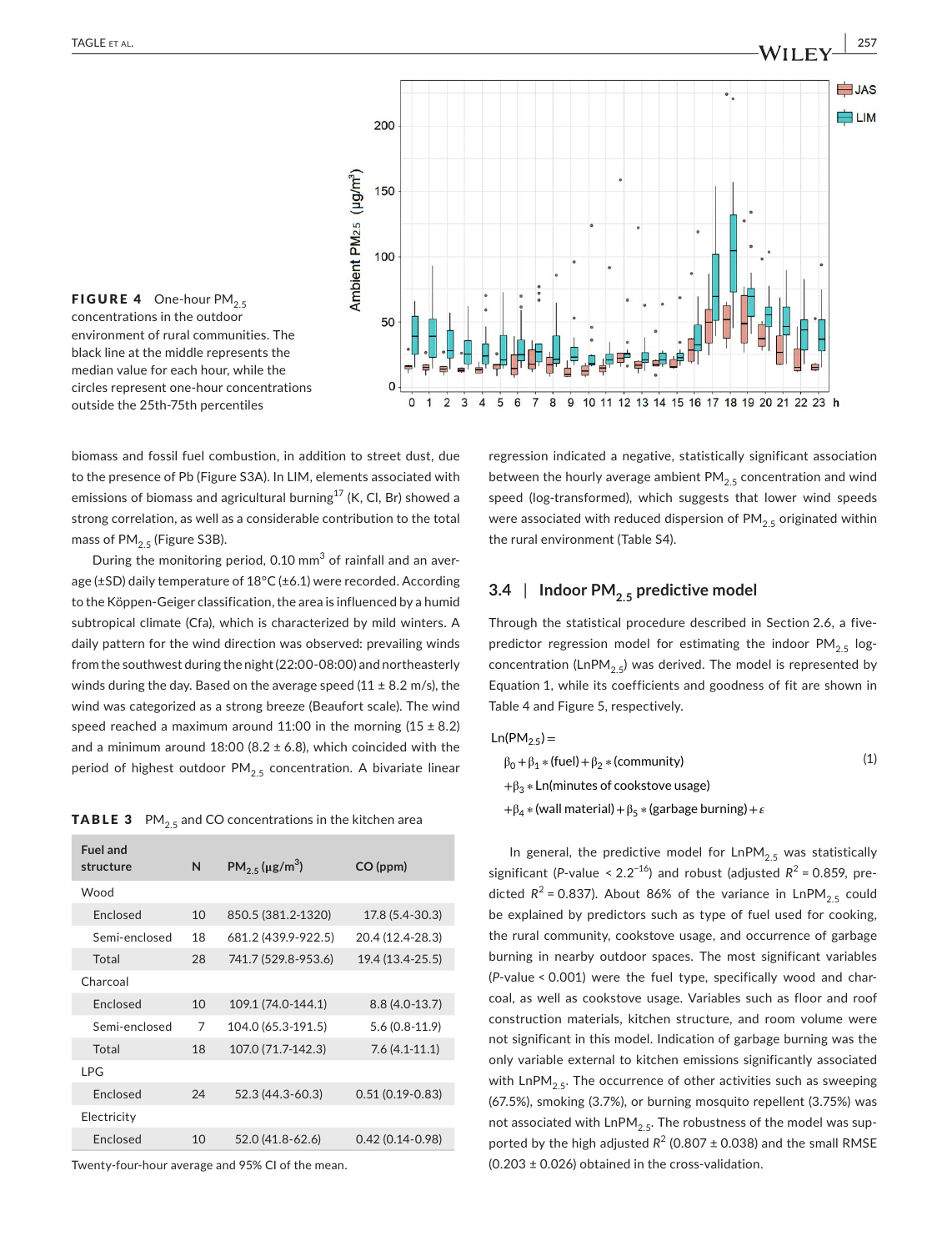#### **3.5** | **Indoor CO predictive model**

Equation 2 shows the significant ( $P$ -value <  $2.2^{-16}$ ) and robust (adjusted  $R^2$  = 0.857, predicted  $R^2$  = 0.822) five-predictor regression model derived for the indoor CO log-transformed concentration (LnCO). The coefficients and goodness of fit of this model are shown in Table 5 and Figure 6, respectively. The burning of wood and charcoal, indoor  $PM_{2.5}$  concentration, and cookstove usage were variables significantly associated with higher CO concentrations. Similar to the predictive model for  $PM_{2.5}$ , outdoor garbage burning was the only external variable significantly associated with increased CO concentration in the kitchen (*P*-value = 0.006). In a bivariate model (Figure S2), both pollutants also presented a significant association, although the correlation was lower ( $R^2$  = 0.63).

$$
Ln(CO) =
$$

(2)  $β_0 + β_1 * Ln(PM_2,5) + β_2 * (fuel)$ + $\beta_3$  \* (floor material) +  $\beta_4$  \* Ln(minutes of cookstove usage)  $+\beta_5 *$  (garbage burning) +  $\varepsilon$ 

The cross-validation resulted in a relatively high adjusted *R*<sup>2</sup> (0.762  $\pm$  0.037) and a low RMSE (0.365  $\pm$  0.033). Even though the selected model fits well, the intercept had a significant association, which indicates the existence of other unincorporated variables that may also contribute to the variation in the CO indoor concentration.

#### TABLE 4 Regression coefficients for Equation 1

| Variable                         | Coefficient $(\beta)$ | Std. error | P value |  |
|----------------------------------|-----------------------|------------|---------|--|
| (intercept, $\beta_0$ )          | 0.862                 | 0.686      | 0.213   |  |
| Fuel                             |                       |            |         |  |
| <b>LPG</b>                       | Reference             |            |         |  |
| Electricity                      | 0.041                 | 0.185      | 0.823   |  |
| Wood                             | 2.004                 | 0.203      | < 0.001 |  |
| Charcoal                         | 0.435                 | 0.177      | 0.017   |  |
| Community                        |                       |            |         |  |
| JAS (Julián Augusto<br>Saldivar) | Reference             |            |         |  |
| LIM (Limpio)                     | 0.309                 | 0.143      | 0.034   |  |
| Cookstove usage                  |                       |            |         |  |
| Ln (minutes)                     | 0.521                 | 0.124      | < 0.001 |  |
| <b>Wall material</b>             |                       |            |         |  |
| Concrete                         | Reference             |            |         |  |
| Metal                            | $-0.092$              | 0.311      | 0.765   |  |
| Nylon                            | 0.159                 | 0.194      | 0.414   |  |
| Wood                             | $-0.236$              | 0.131      | 0.076   |  |
| Garbage burning                  |                       |            |         |  |
| No                               | Reference             |            |         |  |
| Yes                              | 0.276                 | 0.124      | 0.029   |  |

Residual error (ε) = 0.487.

## **4** | **DISCUSSION**

To the best of our knowledge, indoor and outdoor air quality data have not been previously reported in the scientific literature for Paraguay. Based on the results of this study, the 24-hour average  $PM<sub>2.5</sub>$  concentrations in both indoor and outdoor environments exceeded the guidelines established by the WHO (35  $\mu$ g/m $^3$ , Interim-Target 1). We suggest that outdoor  $PM_{2.5}$  concentrations in the rural communities could be strongly influenced by biomass burning for cooking and waste burning.

Table 6 summarizes the results from other indoor air quality studies performed in similar rural settings. The measurements obtained in this study are comparable to values presented by studies conducted in Latin American countries, such as Guatemala, 18,19 Nicaragua, $^{20}$  Honduras, $^{21}$  and Mexico. $^{22}$ 

Studies in Peru have reported wood-burning kitchens with lower  $PM_{2.5}$  and CO concentrations.<sup>23-25</sup> Different cooking behaviors could explain this difference, as the wood-burning kitchens in Peru were estimated to be used for cooking for 3.7-3.9 h/d, $^{25}$  while the woodburning kitchens in Paraguay were used for cooking for 7 h/d. This difference may also reflect the methodologies used in each study, since the estimated cooking time was based on information recorded by temperature sensors in the present study, but it was based on activity diaries in Peru. The mean cooking duration estimated for wood-burning kitchens in Paraguay is closer to the average values reported in Mexico (6.5 h/d)<sup>26</sup> and Guatemala (6.8 h/d).<sup>27</sup>

As shown in Table 6, a similar magnitude of  $PM_{2.5}$  and CO concentrations has also been reported in rural households in Nepal,  $28,29$ Pakistan,<sup>30</sup> and China.<sup>31</sup> As observed in Paraguay, concentrations of  $PM_{2.5}$  higher than the values expected were recorded in households



**FIGURE 5** Goodness of fit of the predictive model for  $\text{LnPM}_{2.5}$ . The blue line is model fit; the red line is a 1:1 line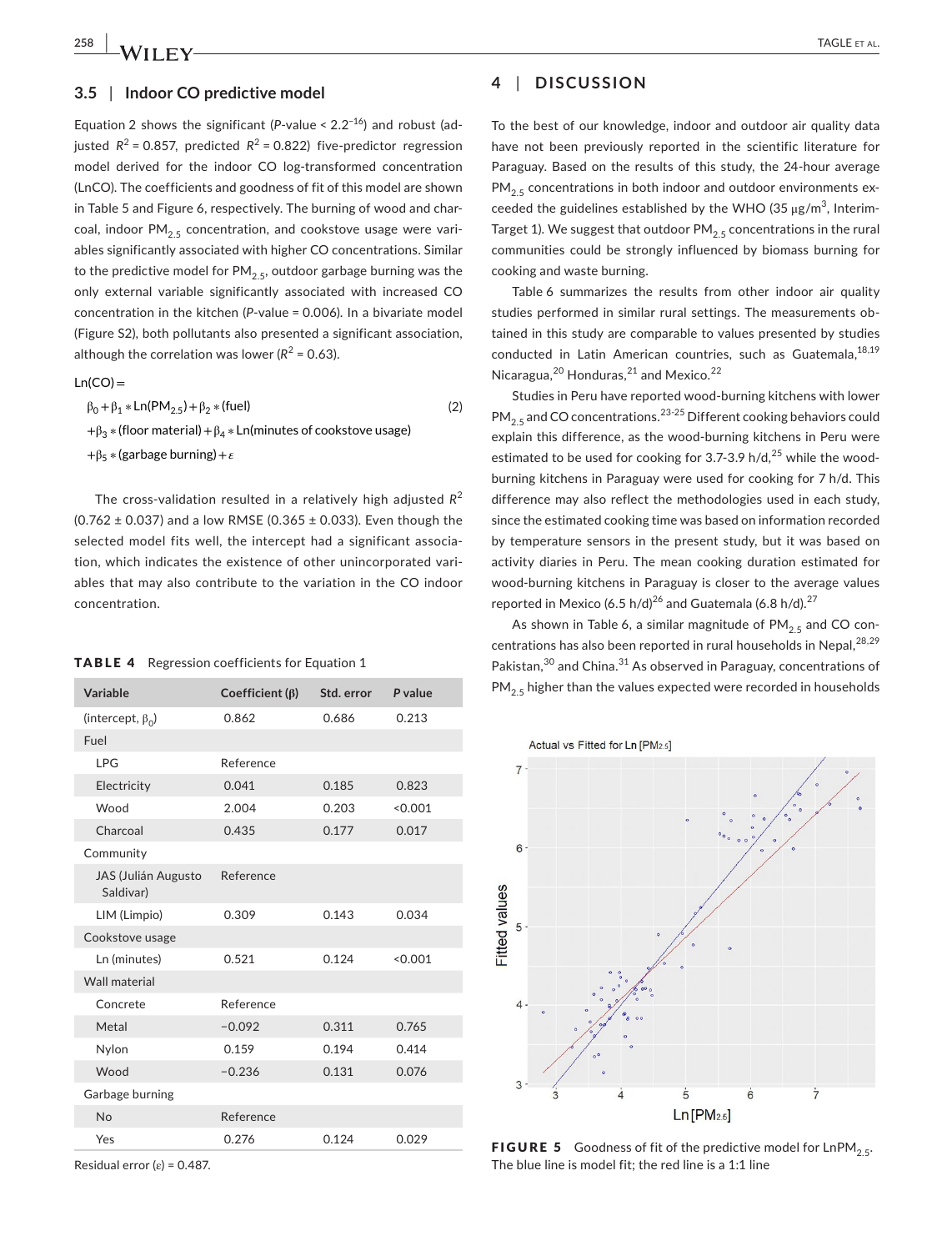|  |  |  |  | <b>TABLE 5</b> Regression coefficients for Equation 2 |  |  |  |  |
|--|--|--|--|-------------------------------------------------------|--|--|--|--|
|--|--|--|--|-------------------------------------------------------|--|--|--|--|

| Variable                                         | Coefficient $(\beta)$ | Std. error | P value |  |
|--------------------------------------------------|-----------------------|------------|---------|--|
| (intercept)                                      | $-8.433$              | 1.380      | < 0.001 |  |
| PM <sub>2.5</sub>                                |                       |            |         |  |
| Ln (PM <sub>2.5</sub> $\mu$ g/<br>m <sup>3</sup> | 0.547                 | 0.191      | 0.006   |  |
| Fuel                                             |                       |            |         |  |
| <b>IPG</b>                                       | Reference             |            |         |  |
| Electricity                                      | $-0.847$              | 0.408      | 0.043   |  |
| Wood                                             | 2.066                 | 0.580      | < 0.001 |  |
| Charcoal                                         | 2.469                 | 0.362      | < 0.001 |  |
| Floor material                                   |                       |            |         |  |
| Ceramic                                          | Reference             |            |         |  |
| Concrete                                         | 0.854                 | 0.522      | 0.108   |  |
| Soil                                             | $-0.138$              | 0.562      | 0.807   |  |
| Wood                                             | 0.603                 | 0.760      | 0.431   |  |
| Cookstove usage                                  |                       |            |         |  |
| Log (minutes)                                    | 0.891                 | 0.273      | 0.002   |  |
| Garbage burning                                  |                       |            |         |  |
| <b>No</b>                                        | Reference             |            |         |  |
| Yes                                              | 0.563                 | 0.258      | 0.034   |  |

Residual error ( $\varepsilon$ ) = 0.797.

that used LPG or electricity. In densely populated areas, emissions from households using solid fuels (biomass and coal) have been indicated as the main factor responsible for increasing  $PM_{2.5}$  inside homes using clean fuels.<sup>32,33</sup> In our study, the large contribution of



FIGURE 6 Goodness of fit of the predictive model for LnCO. The blue line is model fit; the red line is a 1:1 line

K found in ambient PM<sub>2.5</sub> suggests that outdoor air quality was considerably impacted by biomass burning.

From the measurements described in this paper, a baseline for indoor air quality and two predictive models were developed for rural kitchens in Paraguay. Both models had a predictive power of over 80% and may be useful for predicting new observations of PM<sub>2.5</sub> and CO concentrations in kitchens with similar configurations. Regression analysis showed that variables such as the kitchen structure and construction materials were not significant, while other factors, such as the community, cookstove usage, and the type of fuel used for cooking, were strong predictors of the indoor  $PM_{2.5}$  and CO concentrations. In the literature, analogous associations were observed in regression analysis in indoor studies performed in China<sup>34</sup> and Pakistan.<sup>30</sup> In the first, belonging to a specific rural community was a significant predictor in  $PM_{2.5}$  levels, while in the second, the duration of biomass burning was shown to have a statistically significant association with the increase in the same pollutant.

The significant association (*P*-value = 0.03) between LIM/JAS community variable and the household  $PM_{2.5}$  concentrations can be explained by the different distribution of cooking with biomass among the two communities. In LIM, 61% of the population used biomass for cooking, in contrast to 47% observed in JAS (Table S1). A greater proportion of the population using LPG and electricity resulted in a lower average concentration of indoor  $PM_{2.5}$  at the community level, which was reflected in the model as a significant covariate.

The relevance of using the CO concentration as a proxy for indoor PM<sub>2.5</sub> has been discussed in the literature. Some studies reported a relatively strong correlation (Pearson's *r* > 0.8) between both pollutants,  $35,36$  while others found a weaker correlation,  $18,37$ especially at the level of personal exposure.<sup>38</sup> Based on our regression analysis, we can indicate that CO was strongly and significantly associated with the variation in  $PM_{2.5}$  levels (*P*-value = 0.006) in the kitchen area. This would support the methodology used in other studies of household air pollution, which have estimated PM<sub>2.5</sub> from measurements made in CO concentrations.18,39

Although the performance of the model was robust for both  $PM_{2.5}$  and CO, limitations such as relatively low sample size can be identified. The representativeness of the model for other populations is also an important limitation, since the community variable was a significant predictor. The models delivered by this study could be refined by incorporating a greater number of observations.

## **5** | **CONCLUSION**

For the first time in Paraguay, indoor air quality has been evaluated for households that use different cooking fuels. The study observed that kitchens burning wood and charcoal resulted in the highest average concentrations of both  $PM<sub>2.5</sub>$  and CO, exceeding by far the values recommended by the WHO as safe for health. The lowest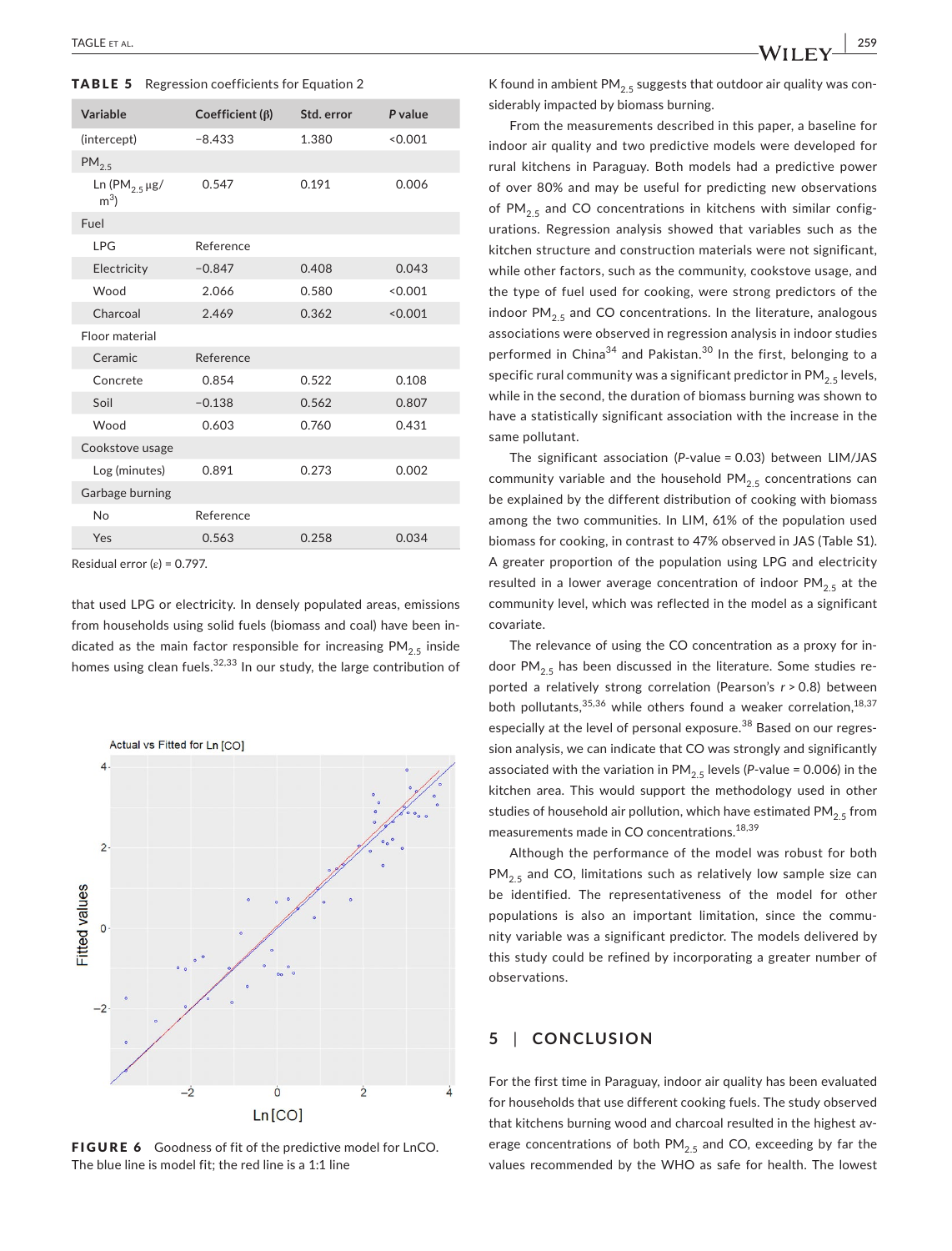| Location                | Year      | <b>Fuel and stove</b>   | $PM_{2.5}$ (µg/m <sup>3</sup> ) | CO (ppm)                             |
|-------------------------|-----------|-------------------------|---------------------------------|--------------------------------------|
| Paraguay (this study)   | 2016      | Wood (open fire)        | $742 \pm 546$ (n = 28)          | $19 \pm 13$ (n = 28)                 |
|                         |           | Charcoal (brazier)      | $107 \pm 69$ (n = 18)           | $7.6 \pm 6.5$ (n = 18)               |
|                         |           | LPG (stove)             | $52 \pm 19$ (n = 24)            | $0.5 \pm 0.6$ (n = 24)               |
|                         |           | Electricity (hot plate) | $52 \pm 15$ (n = 10)            | $0.4 \pm 0.6$ (n = 10)               |
|                         |           | Outdoor                 | $34(26-41)(n = 24)$             |                                      |
| Guatemala <sup>18</sup> | 2006-2007 | Wood (open fire)        | $900 \pm 700$ (n = 138)         | $6.7 \pm 5.1$ <sup>a</sup> (n = 145) |
|                         |           | Wood (chimney)          | $340 \pm 490$ (n = 138)         | $2.4 \pm 4.1$ <sup>a</sup> (n = 163) |
| Guatemala <sup>19</sup> | 2004      | Wood (open fire)        |                                 | $11.0 \pm 6.7$ (n = 34)              |
| Nicaragua <sup>20</sup> | 2008      | Wood (open fire)        | $1354 \pm 127$ (n = 115)        | $26 \pm 25$ (n = 124)                |
| Honduras <sup>21</sup>  | 2005      | Wood (open fire)        | $1002 \pm 1089$ (n = 27)        |                                      |
|                         |           | Wood (improved)         | $266 \pm 240$ (n = 23)          |                                      |
|                         |           | Outdoor                 | $282 \pm 313$ (n = 49)          |                                      |
| Mexico <sup>22</sup>    | 2004-2005 | Wood (open fire)        | $658 \pm 434$ (n = 37)          |                                      |
|                         |           | Outdoor                 | $59 \pm 18$ (n = 20)            |                                      |
| Peru <sup>23</sup>      | 2009      | Wood (open fire)        | $211(116-305)$ (n = 24)         | $5.2$ (2.8-7.5) (n = 32)             |
| Peru <sup>24</sup>      | 2009      | Wood (open fire)        |                                 | $7.6$ (7.1-8.1) (n = 81)             |
|                         |           | Natural gas             |                                 | $4.0(0-9.4)(n = 4)$                  |
| Peru <sup>25</sup>      | 2008      | Wood (open fire)        | $207(163-265)$ (n = 26)         | $3.6(2.6-4.9)$ (n = 25)              |
| Nepal <sup>28</sup>     | 2006-2007 | Biomass (open fire)     | $638 \pm 810$ (n = 89)          |                                      |
|                         |           | LPG (stove)             | $101 \pm 141$ (n = 165)         |                                      |
|                         |           | Electricity (stove)     | $56 \pm 36$ (n = 54)            |                                      |
| Nepal <sup>29</sup>     | 2010-2011 | Wood (open fire)        | 1186 (710-1920) (n = 844)       | $8.2$ (4.6-14.5) (n = 544)           |
| Pakistan <sup>30</sup>  | 2005-2006 | Wood (open fire)        | $2740 \pm 2060$ (n = 51)        | $29 \pm 16$ (n = 51)                 |
|                         |           | Natural gas (stove)     | $380 \pm 390$ (n = 44)          | $7.5 \pm 4.4$ (n = 44)               |
| China <sup>31</sup>     | 2013      | LPG                     | $59 \pm 42$ (n = 7)             |                                      |
|                         |           | Electricity             | $49 \pm 35$ (n = 41)            |                                      |
|                         |           | Outdoor                 | $80 \pm 49$ (n = 11)            |                                      |
|                         |           |                         |                                 |                                      |

**TABLE 6** PM<sub>2.5</sub> and CO concentrations from indoor air quality studies conducted in rural environments

 $\mathrm{^{a}ppm}$  converted from mg/m $\mathrm{^{3}}$  (25° C, 1013 mbar). Mean ± SD or 95% CI.

concentrations of both pollutants were observed in kitchens that used LPG or electricity; however, these kitchens had higher-thanexpected PM<sub>2.5</sub> concentrations; this could be associated with external sources, such as burning of biomass and garbage in community spaces. Two regression models were developed to estimate indoor  $PM<sub>2.5</sub>$  and CO concentrations, which have a predictive power of over 85%. Both models can be considered when designing national cookstove intervention projects, as well as in cost-benefit analysis.

#### **ACKNOWLEDGEMENTS**

We gratefully acknowledge the families who kindly agreed to participate in this study. Also, we express our thanks to the local support given by DIGESA, especially to the Chief Director Luis Leguizamón and the Head of Air Quality Laura Flores. We also thank field assistants Alice Bergottini and Claudia Acosta for their significant contribution to the monitoring campaign and the overall development of the study. Funding was provided by the Pan American Health

Organization, Tinker Foundation through the UC Berkeley Center for Latin American Studies, and the Center for Occupational and Environmental Health through the Suzanne Llewellyn project award. Agnes Soares da Silva, Karin Troncoso and Ricardo Torres are staff members and consultants of the Pan American Health Organization. The authors alone are responsible for the views expressed in this publication, and they do not necessarily represent the decisions or policies of the Pan American Health Organization.

## **ORCID**

*Matias Tagle* <http://orcid.org/0000-0001-7782-601X>

#### **REFERENCES**

1. Rios M, Kaltschmitt M, Borsy P, Ortiz R. Solid biomass within the energy system of eastern Paraguay-status and consequences. *Biomass Convers Biorefin*. 2016;6:365-375.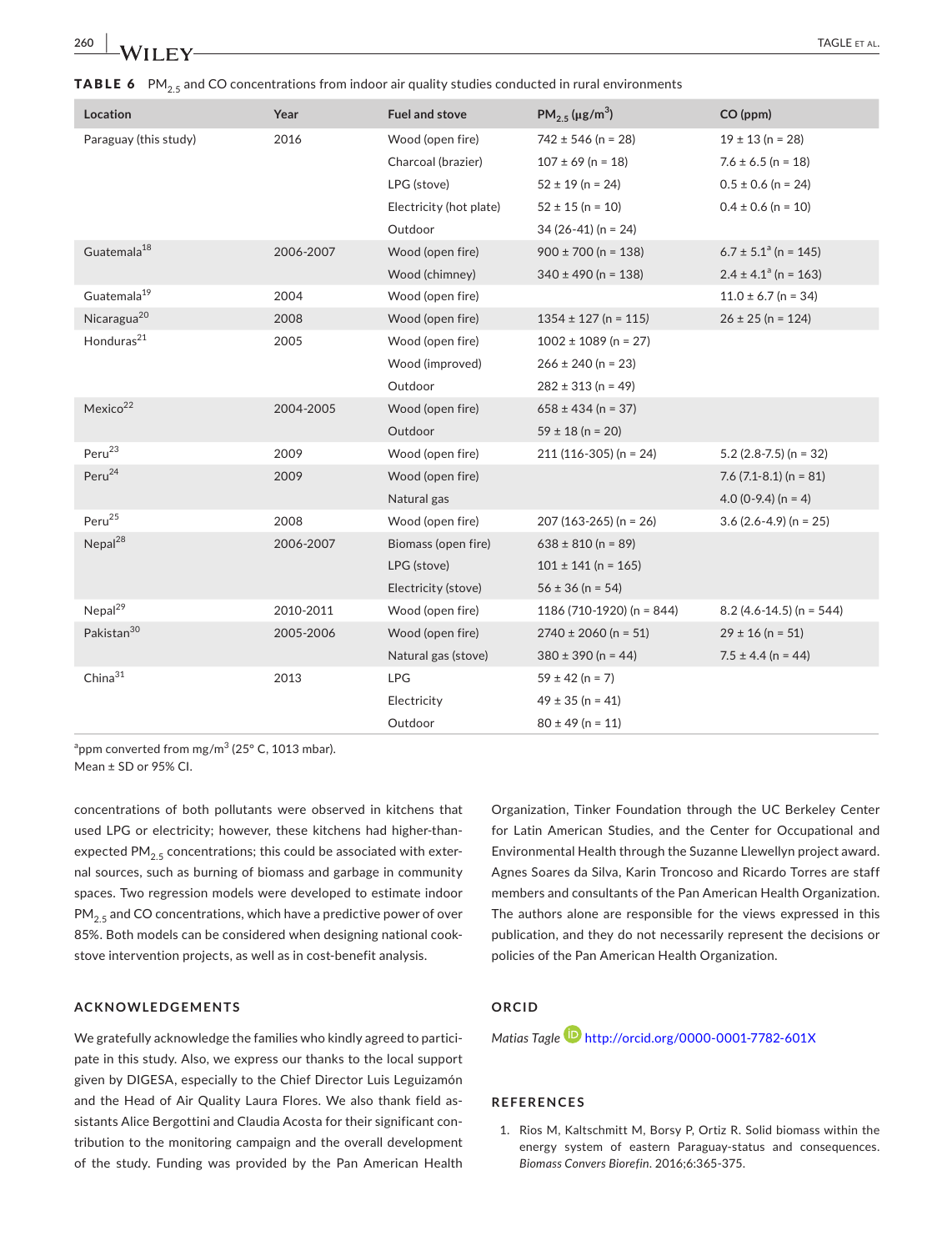- 2. Bonjour S, Adair-Rohani H, Wolf J, et al. Solid fuel use for household cooking: country and regional estimates for 1980-2010. *Environ Health Perspect*. 2013;121:784-790.
- 3. Forouzanfar MH, Afshin A, Alexander LT, et al. Global, regional, and national comparative risk assessment of 79 behavioral, environmental and occupational, and metabolic risks or clusters of risks, 1990-2015: a systematic analysis for the Global Burden of Disease study 2015. *Lancet*. 2016;388:1659-1724.
- 4. Lacey F, Henze D. Global climate impacts of country-level primary carbonaceous aerosol from solid-fuel cookstove emissions. *Environ Res Lett*. 2015;10:114003.
- 5. Lacey FG, Henze DK, Lee CJ, van Donkelaar A, Martin RV. Transient climate and ambient health impacts due to national solid fuel cookstove emissions. *Proc Natl Acad Sci USA*. 2017;114:1269-1274.
- 6. Naeher LP, Brauer M, Lipsett M, et al. Woodsmoke health effects: a review. *Inhal Toxicol*. 2007;19:67-106.
- 7. Townsend CL, Maynard RL. Effects on health of prolonged exposure to low concentrations of carbon monoxide. *Occup Environ Med*. 2002;59:708-711.
- 8. Gordon SB, Bruce NG, Grigg J, et al. Respiratory risks from household air pollution in low and middle income countries. *Lancet Resp Med*. 2014;2:823-860.
- 9. Kim K, Jahan SA, Kabir E. A review of diseases associated with household air pollution due to the use of biomass fuels. *J Hazard Mater*. 2011;192:425-431.
- 10. Lim SS, Vos T, Flaxman AD, et al. A comparative risk assessment of burden of disease and injury attributable to 67 risk factors and risk factor clusters in 21 regions, 1990-2010: a systematic analysis for the Global Burden of Disease study 2010. *Lancet*. 2012;380:2224-2260.
- 11. Bruce N, Pope D, Rehfuess E, Balakrishnan K, Adair-Rohani H, Dora C. WHO indoor air quality guidelines on household fuel combustion: strategy implications of new evidence on interventions and exposure-risk functions. *Atmos Environ*. 2015;106:451-457.
- 12. Huang C, Kim S, Song K, et al. Assessment of Paraguay's forest cover change using Landsat observations. *Glob Planet Change*. 2009;67:1-12.
- 13. Marple V, Rubow K, Turner W, Spengler J. Low flow rate sharp cut impactors for indoor air sampling: design and calibration. *JAPCA*. 1987;37:1303-1307.
- 14. Ruiz-Mercado I, Canúz E, Smith KR. Temperature dataloggers as stove use monitors (SUMs): field methods and signal analysis. *Biomass Bioenerg*. 2012;47:459-468.
- 15. Pillarisetti A, Allen T, Ruiz-Mercado I, et al. Small, smart, fast, and cheap: microchip-based sensors to estimate air pollution exposures in rural households. *Sensors*. 2017;17:1879.
- 16. Calvo AI, Alves C, Castro A, Pont V, Vicente AM, Fraile R. Research on aerosol sources and chemical composition: past, current and emerging issues. *Atmos Res*. 2013;120:1-28.
- 17. Reff A, Bhave PV, Simon H, Pace TG, Mobley JD, Houyoux M. Emissions Inventory of  $PM_{2.5}$  Trace Elements across the United States. *Environ Sci Technol* 2009;43:5790-5796.
- 18. Northcross A, Chowdhury Z, McCracken J, Canúz E, Smith KR. Estimating personal  $PM_{2.5}$  exposures using CO measurements in Guatemalan households cooking with wood fuel. *J Environ Monit* 2010;12:873-878.
- 19. Smith KR, McCracken JP, Thompson L, et al. Personal child and mother carbon monoxide exposures and kitchen levels: methods and results from a randomized trial of woodfired chimney cookstoves in Guatemala (RESPIRE). *J Expo Sci Environ Epidemiol*. 2010;20:406-416.
- 20. Clark ML, Bazemore H, Reynolds SJ, et al. A baseline evaluation of traditional cook stove smoke exposures and indicators of cardiovascular and respiratory health among Nicaraguan women. *Int J Occup Environ Health*. 2011;17:113-121.
- 21. Clark ML, Reynolds SJ, Burch JB, Conway S, Bachand AM, Peel JL. Indoor air pollution, cookstove quality, and housing characteristics in two Honduran communities. *Environ Res*. 2010;110:12-18.
- 22. Zuk M, Rojas L, Blanco S, et al. The impact of improved woodburning stoves on fine particulate matter concentrations in rural Mexican homes. *J Expo Sci Environ Epidemiol*. 2007;17:224-232.
- 23. Hartinger SM, Commodore AA, Hattendorf J, et al. Chimney stoves modestly improved indoor air quality measurements compared with traditional open fire stoves: results from a small-scale intervention study in rural Peru. *Indoor Air*. 2013;23:342-352.
- 24. Commodore AA, Hartinger SM, Lanata CF, et al. Carbon monoxide exposures and kitchen concentrations from cookstove-related woodsmoke in San Marcos, Peru. *Int J Occup Environ Health*. 2013;19:43-54.
- 25. Fitzgerald C, Aguilar-Villalobos M, Eppler AR, Dorner SC, Rathbun SL, Naeher LP. Testing the effectiveness of two improved cookstove interventions in the Santiago de Chuco province of Peru. *Sci Total Environ*. 2012;420:54-64.
- 26. Brauer M, Bartlett K, Regalado-Pineda J, Perez-Padilla R. Assessment of particulate concentrations from domestic biomass combustion in rural Mexico. *Environ Sci Technol*. 1996;30(1):104-109.
- 27. Engle P, Hurtado E, Ruel M. Smoke exposure of women and young children in highland Guatemala: prediction and recall accuracy. *Human Organ*. 1997;56(4):408-417.
- 28. Pokhrel AK, Bates MN, Acharya J, et al. PM $_{2.5}$  in household kitchens of Bhaktapur, Nepal, using four different cooking fuels. *Atmos Environ* 2015;113:159-168.
- 29. Chen C, Zeger S, Breysse P, et al. Estimating indoor  $PM_{2.5}$  and CO concentrations in households in southern Nepal: the Nepal cookstove intervention trials. *PLoS ONE* 2016;11:e0157984.
- 30. Siddiqui AR, Lee K, Bennett D, et al. Indoor carbon monoxide and PM<sub>2.5</sub> concentrations by cooking fuels in Pakistan. *Indoor Air* 2009;19:75-82.
- 31. Li T, Cao S, Fan D, et al. Household concentrations and personal exposure of  $PM_{2.5}$  among urban residents using different cooking fuels. *Sci Tot Environ* 2016;549:6-12.
- 32. Pope D, Bruce N, Dherani M, Jagoe K, Rehfuess E. Real-life effectiveness of 'improved' stoves and clean fuels in reducing PM2.5 and CO: systematic review and meta-analysis. *Environ Int* 2017;101:7-18.
- 33. Salje H, Gurley ES, Homaira N, et al. Impact of neighborhood biomass cooking patterns on episodic high indoor particulate matter concentrations in clean fuel homes in Dhaka, Bangladesh. *Indoor Air*. 2014;24:213-220.
- 34. Baumgartner J, Schauer JJ, Ezzati M, et al. Patterns and predictors of personal exposure to indoor air pollution from biomass combustion among women and children in rural China. *Indoor Air*. 2011;21:479-488.
- 35. Naeher L, Smith K, Leaderer B, Neufeld L, Mage D. Carbon monoxide as a tracer for assessing exposures to particulate matter in wood and gas cookstove households of highland Guatemala. *Environ Sci Technol*. 2001;35:575-581.
- 36. Ni K, Carter E, Schauer JJ, et al. Seasonal variation in outdoor, indoor, and personal air pollution exposures of women using wood stoves in the Tibetan plateau: baseline assessment for an energy intervention study. *Environ Int*. 2016;94:449-457.
- 37. Klasen EM, Wills B, Naithani N, et al. Low correlation between household carbon monoxide and particulate matter concentrations from biomass-related pollution in three resource-poor settings. *Environ Res*. 2015;142:424-431.
- 38. Carter E, Norris C, Dionisio KL, et al. Assessing exposure to household air pollution: a systematic review and pooled analysis of carbon monoxide as a surrogate measure of particulate matter. *Environ Health Perspect*. 2017;125:076002.